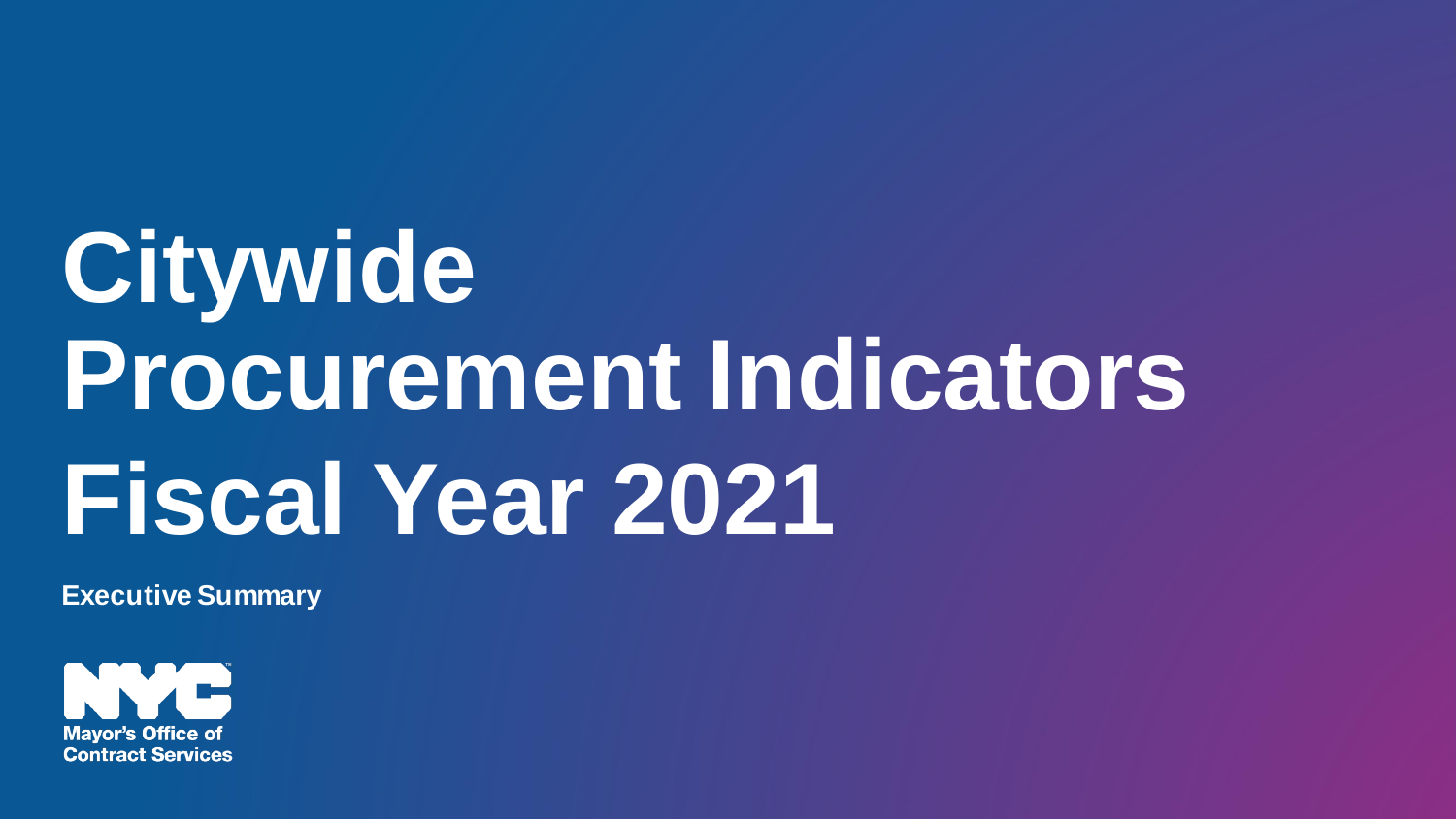## Citywide Procurement by Industry –Fiscal Year 2021 vs. Fiscal Year 2020

**New York City categorizes procurements in six major industry categories:**

- **1. Professional Services**
- **2. Standardized Services**
- **3. Architecture/Engineering**
- **4. Goods**
- **5. Construction**
- **6. Human Services**



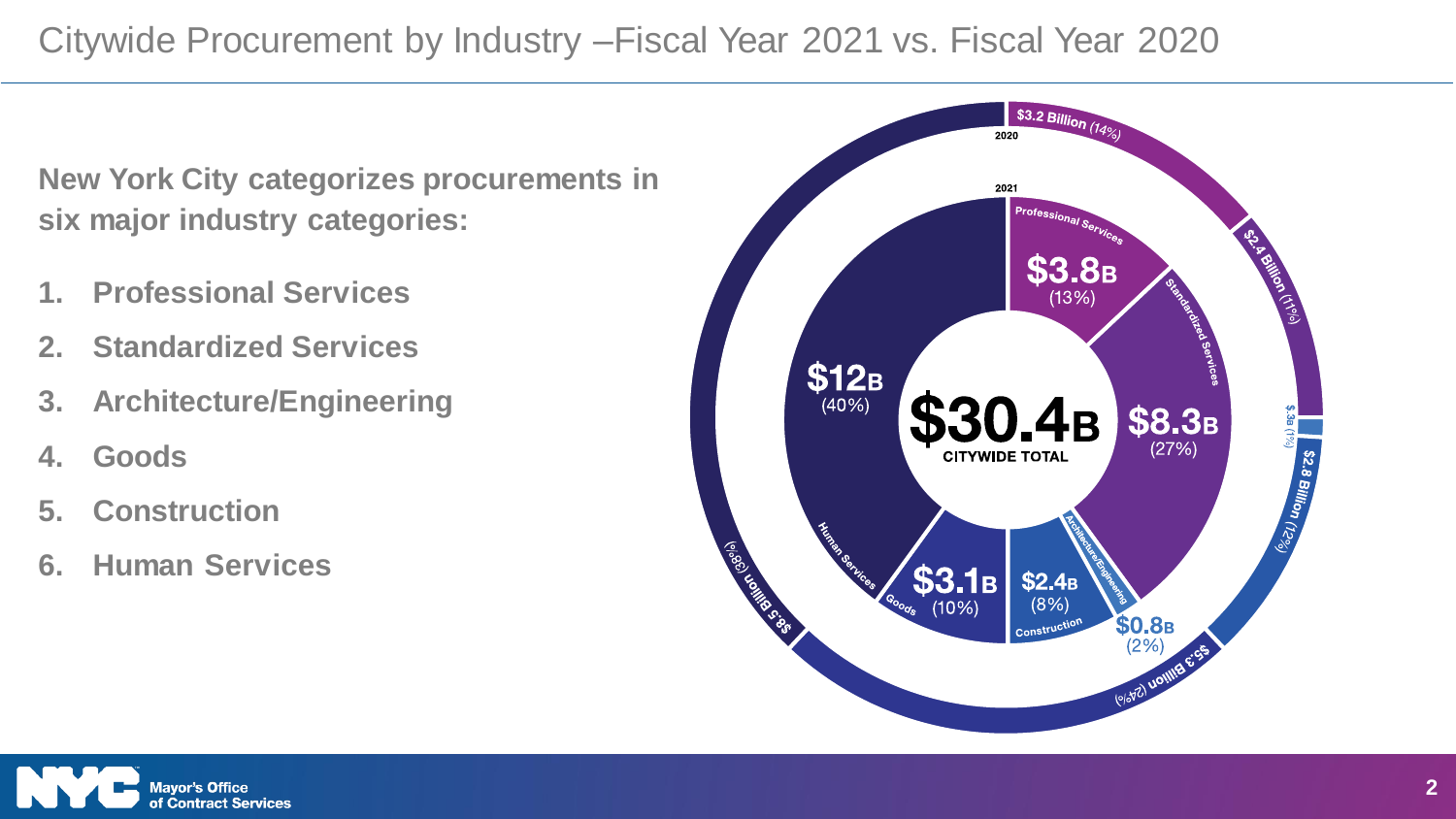**Procurement actions valued at greater than \$3 million represent nearly 90% of the total value of procurements made in Fiscal 2021. By contrast, purchases for \$1,000,000 or less account for less than 5% of the total dollar volume but 98% of the total number of procurements processed.**

| <b>Size</b>           | Count  | <b>Contract Value</b> |
|-----------------------|--------|-----------------------|
| $\leq$ \$0            | 897    | $($755,912,600)^1$    |
| $\leq$ \$100,000      | 87,731 | \$537,223,500         |
| $\le$ \$1,000,000     | 4,411  | \$1,687,064,500       |
| $\leq$ \$3,000,000    | 1,085  | \$1,844,780,300       |
| $\le$ \$25,000,000    | 874    | \$7,208,635,200       |
| > \$25,000,000        | 150    | \$19,857,519,700      |
| <b>Citywide Total</b> | 95,148 | \$30,379,310,600      |

Negative contract values refer to agency-authorized contract amendments or change orders that subtract funds from the original contract amount.

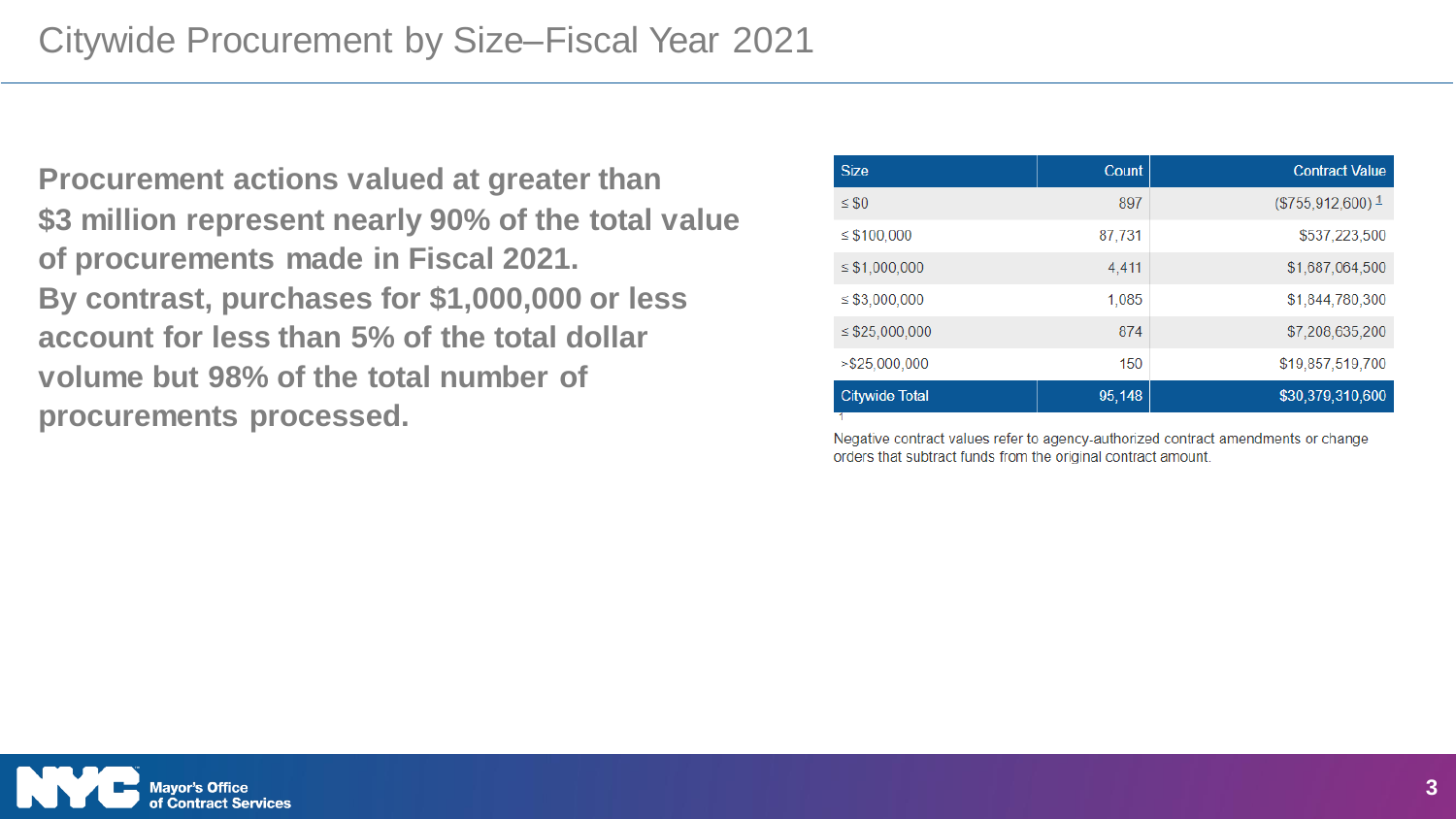**The Procurement Policy Board (PPB) rules lay out the methods for purchasing new goods and services and the procedures that must be followed to continue or modify existing contracts. Agency procurement professionals select the appropriate procurement method based on each Agency's business needs and the City's procurement rules.**

| <b>New Award Methods</b>                     | <b>Count</b>   | <b>Contract Value</b> |
|----------------------------------------------|----------------|-----------------------|
| Accelerated                                  | 51             | \$83,297,300          |
| Assignment                                   | 79             | \$154,316,900         |
| <b>Buy-Against</b>                           | $\overline{2}$ | \$2,952,200           |
| <b>Competitive Sealed Bid</b>                | 371            | \$3,349,609,400       |
| <b>Demonstration Project</b>                 | $\overline{4}$ | \$4,189,000           |
| <b>Listing Application (DOE)</b>             | 12             | \$49,474,500          |
| Emergency                                    | 429            | \$1,942,281,200       |
| Government-to-Government Purchase            | 33             | \$67,765,200          |
| Innovative                                   | 14             | \$134,874,200         |
| Intergovernmental                            | 263            | \$635,528,700         |
| <b>Line-Item Appropriation</b>               | 1,479          | \$184,416,200         |
| Micropurchase                                | 23,731         | \$85,144,200          |
| <b>M/WBE Noncompetitive Small Purchase</b>   | 714            | \$75,805,200          |
| <b>Negotiated Acquisition</b>                | 145            | \$6,927,266,700       |
| <b>Request for Proposal</b>                  | 355            | \$5,488,708,100       |
| <b>Required Source or Procurement Method</b> | 80             | \$224,587,400         |
| <b>Small Purchase</b>                        | 58,867         | \$261,739,900         |
| <b>Sole Source</b>                           | 74             | \$2,065,402,500       |
| <b>Task Order</b>                            | 385            | \$306,909,800         |

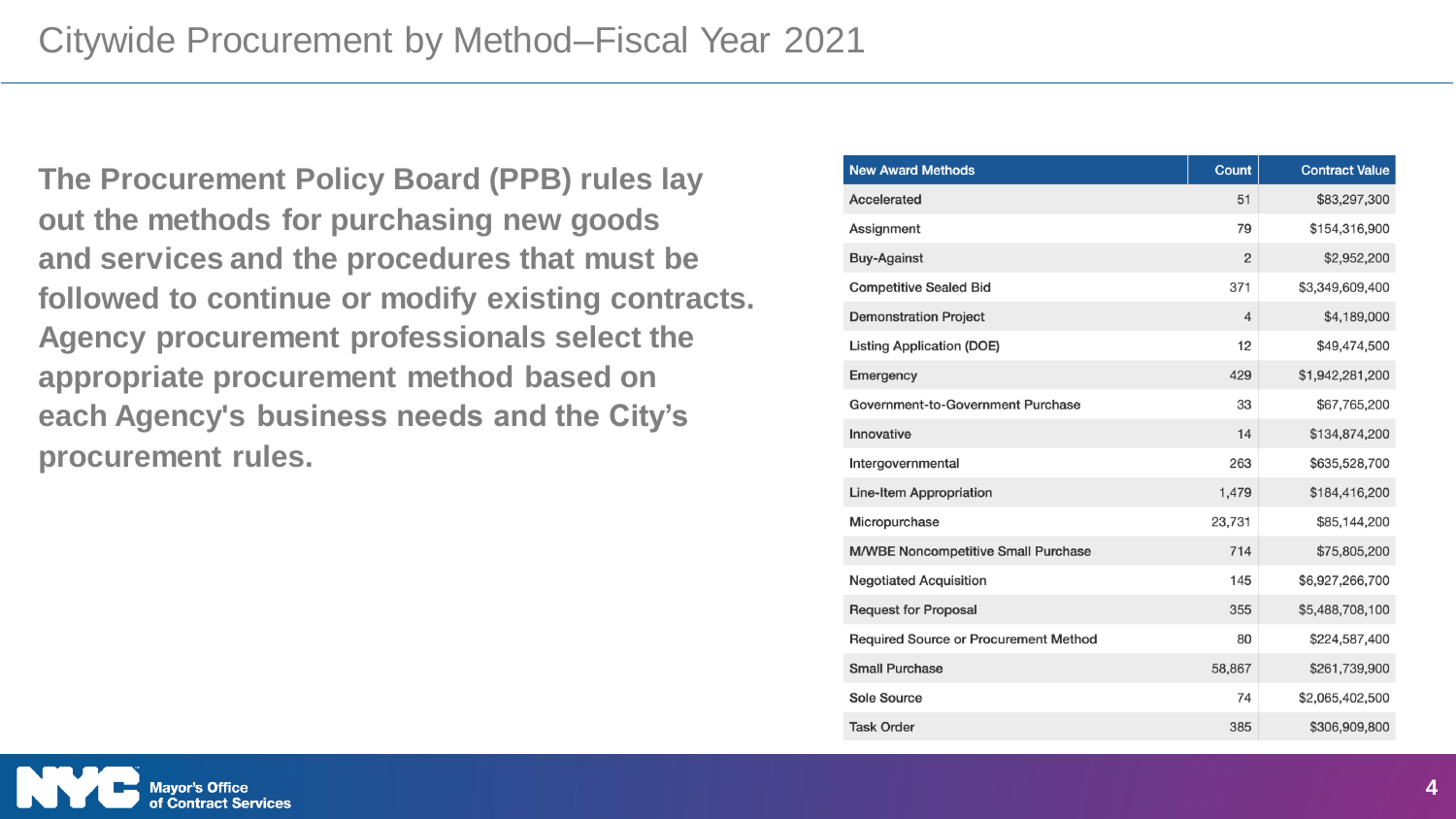**The Procurement Policy Board (PPB) rules lay out the methods for purchasing new goods and services and the procedures that must be followed to continue or modify existing contracts. Agency procurement professionals select the appropriate procurement method based on each Agency's business needs and the City's procurement rules.**

| <b>Continuation Methods</b>             | Count  | <b>Contract Value</b> |
|-----------------------------------------|--------|-----------------------|
| Amendment                               | 3.085  | \$2,191,766,200       |
| <b>Amendment Extension</b>              | 1,584  | \$2,366,676,600       |
| <b>Construction Change Order</b>        | 1.593  | \$5,372,800           |
| Design Change Order                     | 279    | \$89,296,100          |
| <b>Negotiated Acquisition Extension</b> | 606    | \$1,263,086,600       |
| Renewal                                 | 913    | \$2,418,843,700       |
| <b>Citywide Total</b>                   | 95,148 | \$30,379,310,600      |

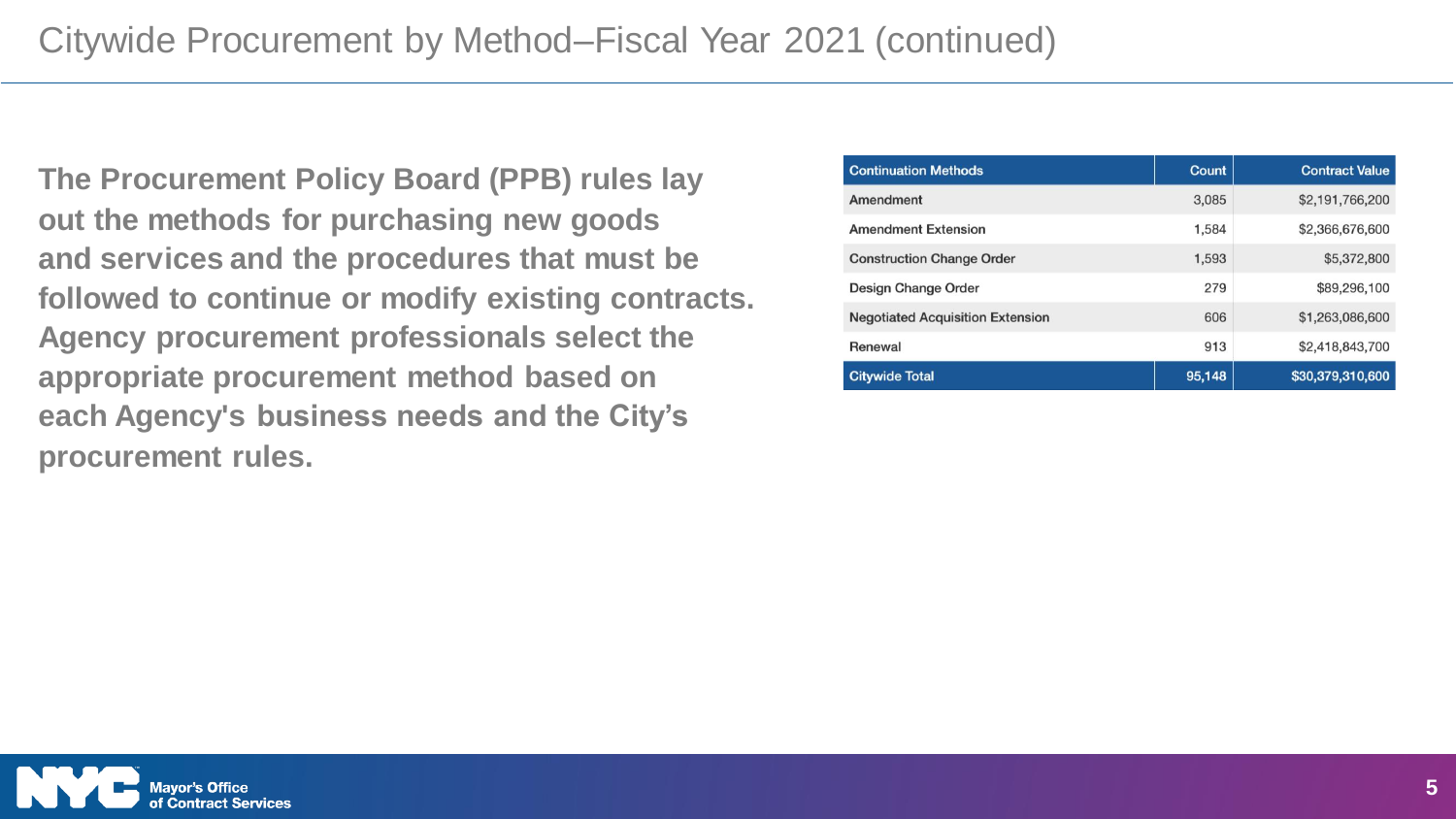**The ten agencies that procured the highest dollar value of contracts in Fiscal 2021 represent over 83% of the total value of City procurements for Fiscal 2021.**



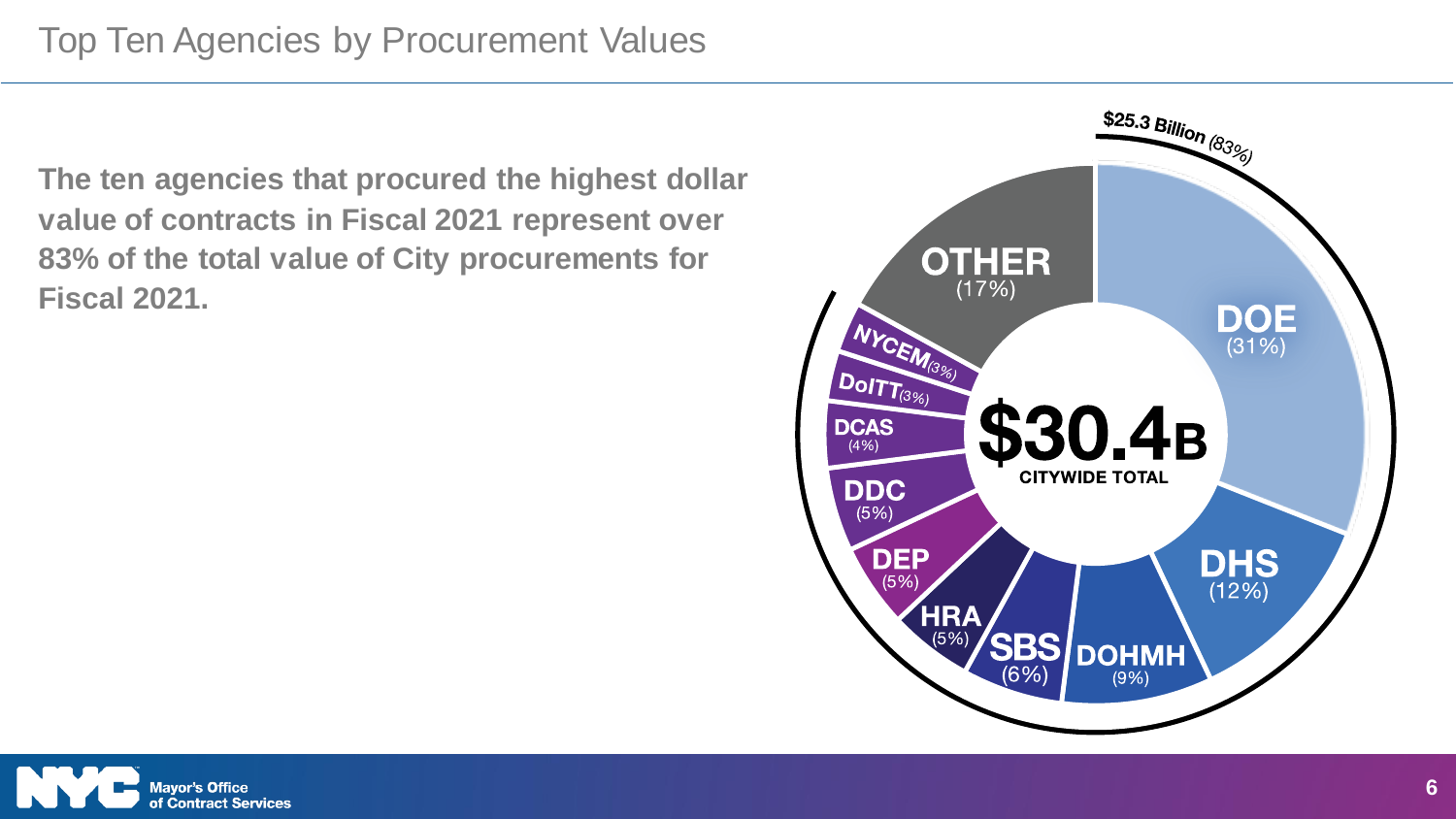**The Purchasing Card (P-Card) program is designed to assist agencies in streamlining the process for certain micropurchases. P-Cards are used by agencies to purchase goods and standard services quickly and efficiently, without the intermediate steps required by the City's financial management system.**



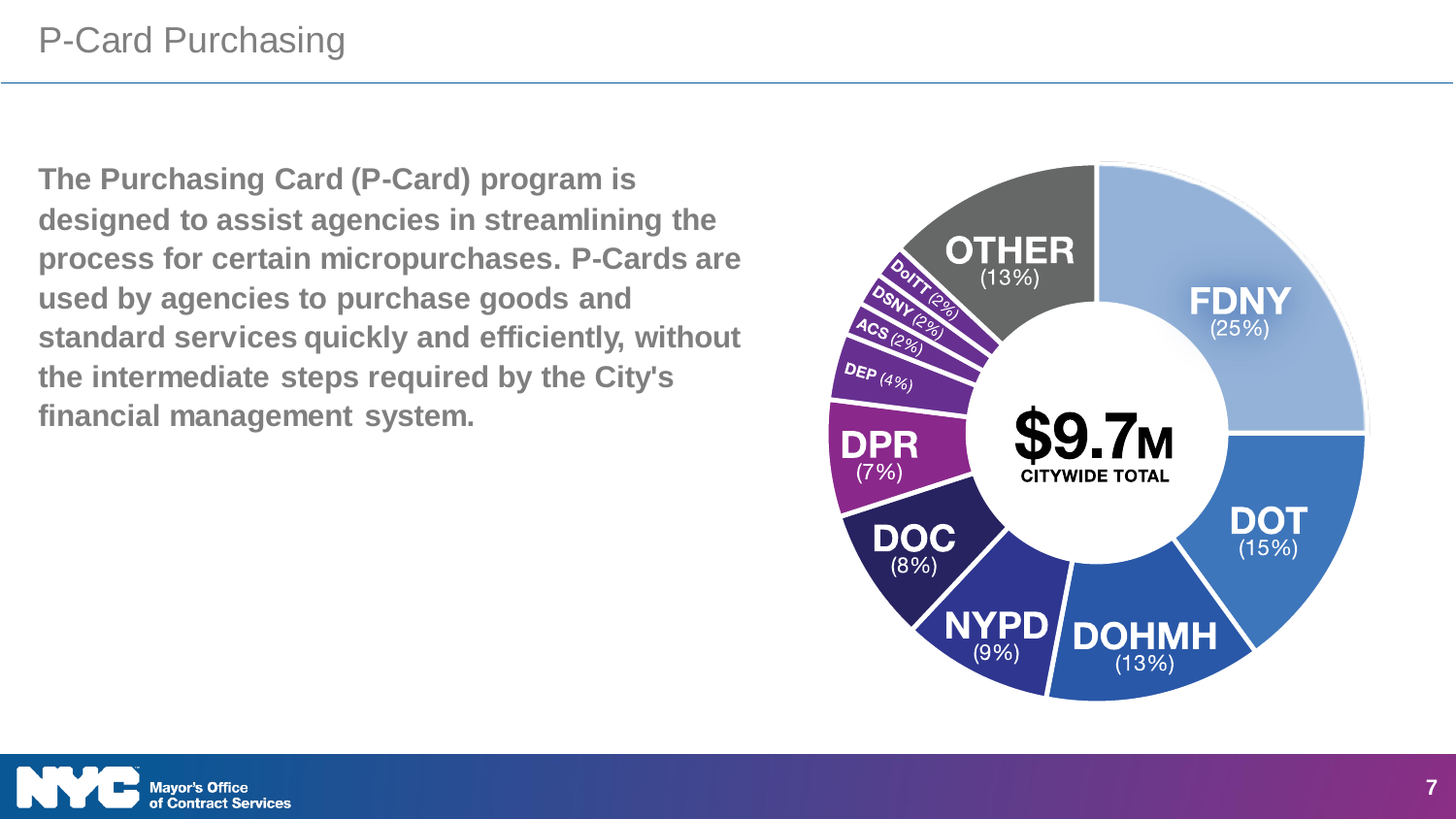**New York is committed to encouraging a competitive and diverse business environment—one that truly reflects the makeup of this City. The Minority and Women-owned Business Enterprises (M/WBE) Program was created to address the disparity between City contract awards to specific ethnic and gender groups and the representation of those groups within the New York City regional market. Overall, the M/WBE Program, seeks to increase the contracting opportunities and participation among City-certified M/WBE firms.**

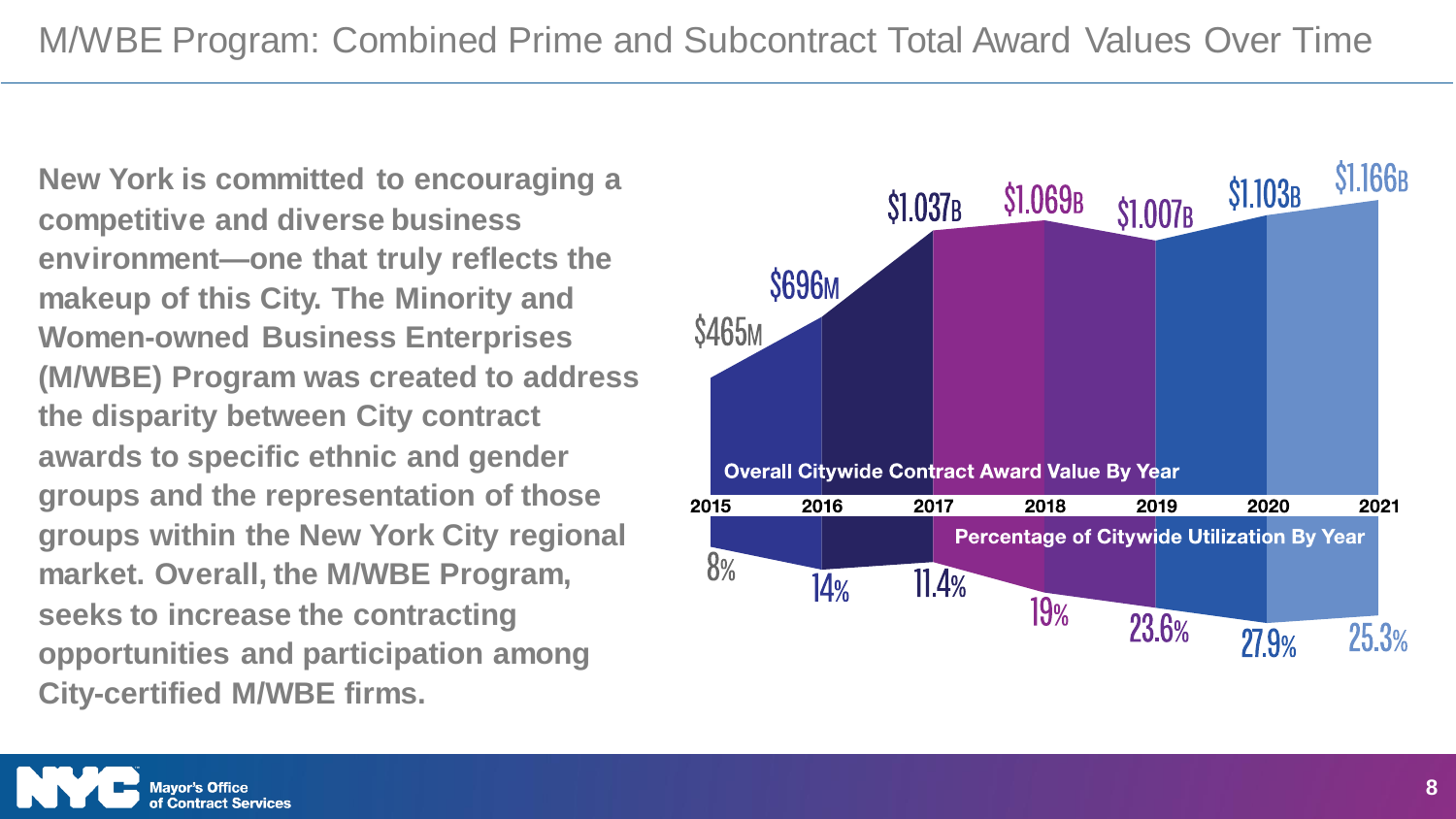## M/WBE Program: Agency Prime and Subcontracting Highlights

**The City continues to make every effort to increase contracting opportunities for the M/WBE community. Certain agencies have distinguished themselves in this regard during Fiscal 2021.**